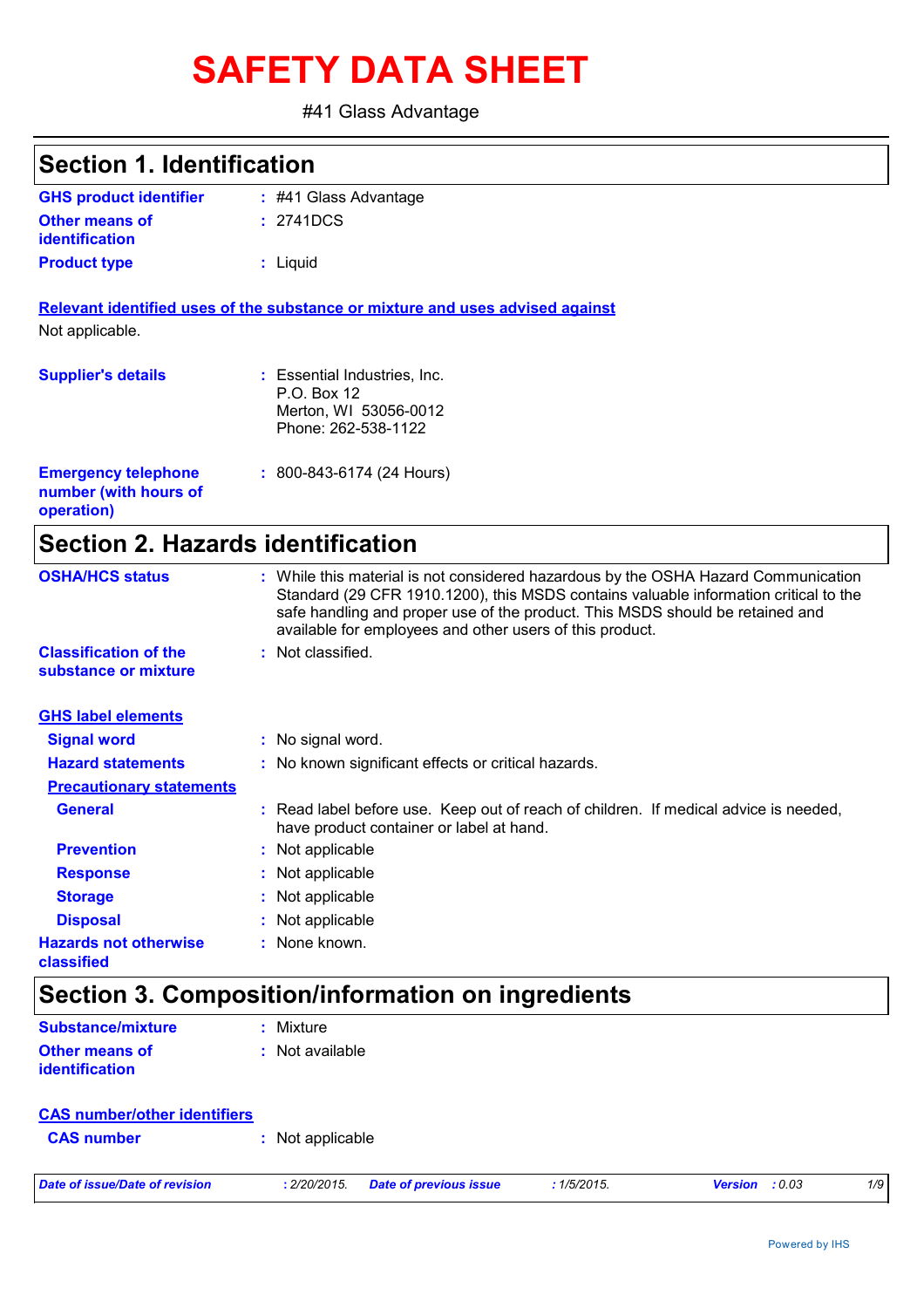# **Section 3. Composition/information on ingredients**

#### **Product code :** 2741DCS

Any concentration shown as a range is to protect confidentiality or is due to batch variation.

**There are no ingredients present which, within the current knowledge of the supplier and in the concentrations applicable, are classified as hazardous to health or the environment and hence require reporting in this section. Occupational exposure limits, if available, are listed in Section 8.**

# **Section 4. First aid measures**

### **Description of necessary first aid measures**

| <b>Eye contact</b>  | : Immediately flush eyes with plenty of water, occasionally lifting the upper and lower<br>eyelids. Check for and remove any contact lenses. Get medical attention if irritation<br>occurs.                                                                                                                                                            |
|---------------------|--------------------------------------------------------------------------------------------------------------------------------------------------------------------------------------------------------------------------------------------------------------------------------------------------------------------------------------------------------|
| <b>Inhalation</b>   | : Remove victim to fresh air and keep at rest in a position comfortable for breathing. Get<br>medical attention if symptoms occur.                                                                                                                                                                                                                     |
| <b>Skin contact</b> | : Flush contaminated skin with plenty of water. Remove contaminated clothing and<br>shoes. Get medical attention if symptoms occur.                                                                                                                                                                                                                    |
| <b>Ingestion</b>    | : Wash out mouth with water. Remove victim to fresh air and keep at rest in a position<br>comfortable for breathing. If material has been swallowed and the exposed person is<br>conscious, give small quantities of water to drink. Do not induce vomiting unless<br>directed to do so by medical personnel. Get medical attention if symptoms occur. |

### **Most important symptoms/effects, acute and delayed**

| <b>Potential acute health effects</b> |                                                                                                                                |  |
|---------------------------------------|--------------------------------------------------------------------------------------------------------------------------------|--|
| Eye contact                           | : No known significant effects or critical hazards.                                                                            |  |
| <b>Inhalation</b>                     | : No known significant effects or critical hazards.                                                                            |  |
| <b>Skin contact</b>                   | : No known significant effects or critical hazards.                                                                            |  |
| Ingestion                             | : No known significant effects or critical hazards.                                                                            |  |
| <b>Over-exposure signs/symptoms</b>   |                                                                                                                                |  |
| Eye contact                           | : No specific data.                                                                                                            |  |
| <b>Inhalation</b>                     | : No specific data.                                                                                                            |  |
| <b>Skin contact</b>                   | : No specific data.                                                                                                            |  |
| <b>Ingestion</b>                      | : No specific data.                                                                                                            |  |
|                                       |                                                                                                                                |  |
|                                       | Indication of immediate medical attention and special treatment needed, if necessary                                           |  |
| <b>Notes to physician</b>             | : Treat symptomatically. Contact poison treatment specialist immediately if large<br>quantities have been ingested or inhaled. |  |
| <b>Specific treatments</b>            | : No specific treatment.                                                                                                       |  |
| <b>Protection of first-aiders</b>     | : No action shall be taken involving any personal risk or without suitable training.                                           |  |
|                                       |                                                                                                                                |  |

**See toxicological information (Section 11)**

# **Section 5. Fire-fighting measures**

| <b>Extinguishing media</b>             |                                                                 |
|----------------------------------------|-----------------------------------------------------------------|
| <b>Suitable extinguishing</b><br>media | : Use an extinguishing agent suitable for the surrounding fire. |
| Unsuitable extinguishing<br>media      | : None known.                                                   |

| Date of issue/Date of revision | : 2/20/2015. | <b>Date of previous issue</b> | 1/5/2015. | <b>Version</b> : 0.03 | 2/9 |
|--------------------------------|--------------|-------------------------------|-----------|-----------------------|-----|
|                                |              |                               |           |                       |     |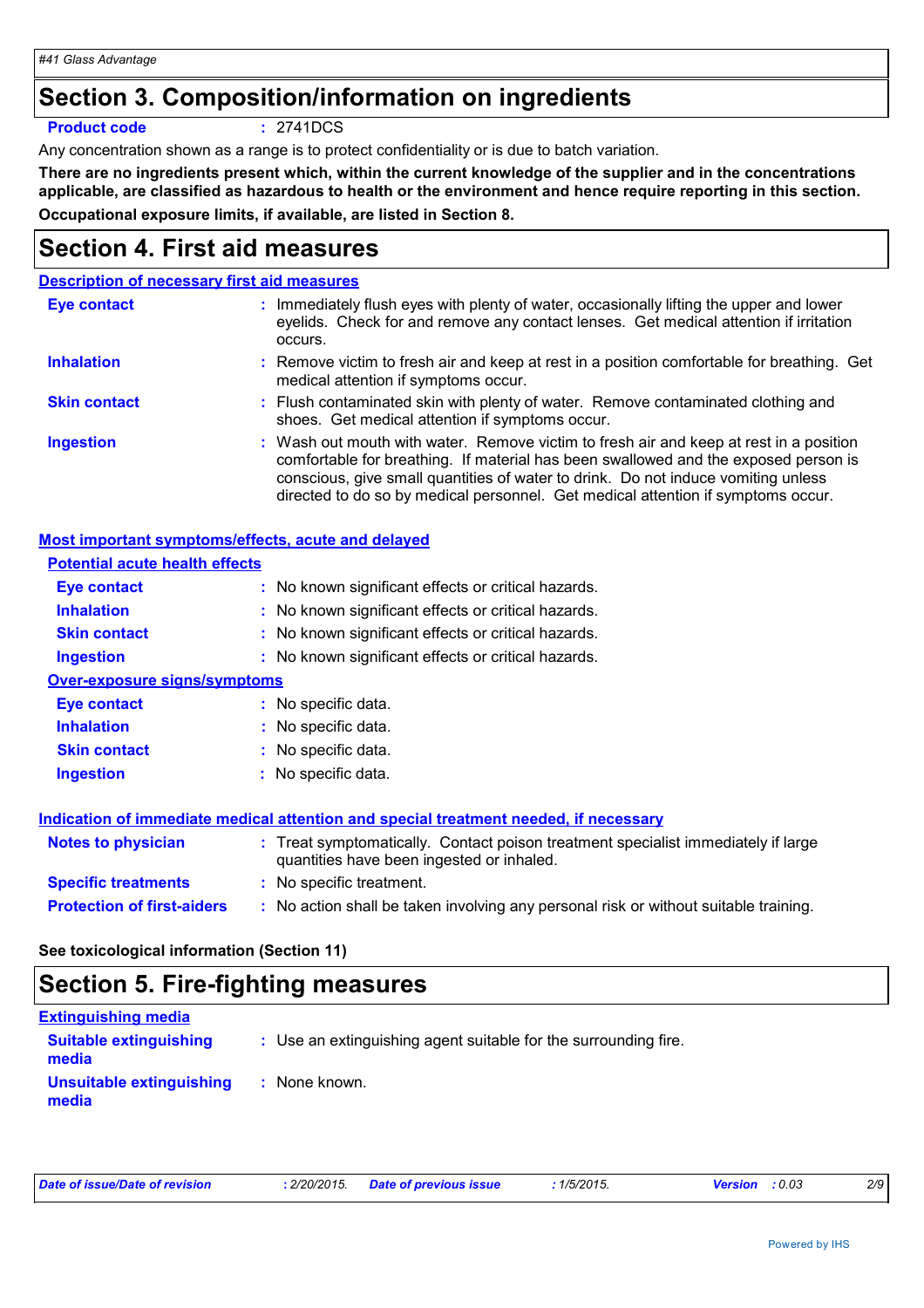# **Section 5. Fire-fighting measures**

| <b>Specific hazards arising</b><br>from the chemical     |    | : In a fire or if heated, a pressure increase will occur and the container may burst.                                                                                                               |
|----------------------------------------------------------|----|-----------------------------------------------------------------------------------------------------------------------------------------------------------------------------------------------------|
| <b>Hazardous thermal</b><br>decomposition products       |    | : No specific data.                                                                                                                                                                                 |
| <b>Special protective actions</b><br>for fire-fighters   |    | : Promptly isolate the scene by removing all persons from the vicinity of the incident if<br>there is a fire. No action shall be taken involving any personal risk or without suitable<br>training. |
| <b>Special protective</b><br>equipment for fire-fighters | ÷. | Fire-fighters should wear appropriate protective equipment and self-contained breathing<br>apparatus (SCBA) with a full face-piece operated in positive pressure mode.                              |

### **Section 6. Accidental release measures**

|                                                       | <b>Personal precautions, protective equipment and emergency procedures</b>                                                                                                                                                                                                                               |
|-------------------------------------------------------|----------------------------------------------------------------------------------------------------------------------------------------------------------------------------------------------------------------------------------------------------------------------------------------------------------|
| For non-emergency<br>personnel                        | : No action shall be taken involving any personal risk or without suitable training.<br>Evacuate surrounding areas. Keep unnecessary and unprotected personnel from<br>entering. Do not touch or walk through spilled material. Put on appropriate personal<br>protective equipment.                     |
| For emergency responders :                            | If specialised clothing is required to deal with the spillage, take note of any information<br>in Section 8 on suitable and unsuitable materials. See also the information in "For non-<br>emergency personnel".                                                                                         |
| <b>Environmental precautions</b>                      | : Avoid dispersal of spilled material and runoff and contact with soil, waterways, drains<br>and sewers. Inform the relevant authorities if the product has caused environmental<br>pollution (sewers, waterways, soil or air).                                                                          |
| Methods and materials for containment and cleaning up |                                                                                                                                                                                                                                                                                                          |
| <b>Small spill</b>                                    | : Stop leak if without risk. Move containers from spill area. Dilute with water and mop up<br>if water-soluble. Alternatively, or if water-insoluble, absorb with an inert dry material and<br>place in an appropriate waste disposal container. Dispose of via a licensed waste<br>disposal contractor. |
| Large spill                                           | : Stop leak if without risk. Move containers from spill area. Prevent entry into sewers,<br>water courses, basements or confined areas. Wash spillages into an effluent treatment<br>plant or proceed as follows. Contain and collect spillage with non-combustible,                                     |

absorbent material e.g. sand, earth, vermiculite or diatomaceous earth and place in container for disposal according to local regulations (see Section 13). Dispose of via a licensed waste disposal contractor. Note: see Section 1 for emergency contact

# **Section 7. Handling and storage**

### **Precautions for safe handling**

| <b>Protective measures</b>                                                       |                                                                                                                                                                                                                                                                                                                                                               | : Put on appropriate personal protective equipment (see Section 8).                                                                                                                                                                                                                                                                                                                                                                                                                        |  |           |                |        |     |
|----------------------------------------------------------------------------------|---------------------------------------------------------------------------------------------------------------------------------------------------------------------------------------------------------------------------------------------------------------------------------------------------------------------------------------------------------------|--------------------------------------------------------------------------------------------------------------------------------------------------------------------------------------------------------------------------------------------------------------------------------------------------------------------------------------------------------------------------------------------------------------------------------------------------------------------------------------------|--|-----------|----------------|--------|-----|
| <b>Advice on general</b><br>occupational hygiene                                 | : Eating, drinking and smoking should be prohibited in areas where this material is<br>handled, stored and processed. Workers should wash hands and face before eating,<br>drinking and smoking. Remove contaminated clothing and protective equipment before<br>entering eating areas. See also Section 8 for additional information on hygiene<br>measures. |                                                                                                                                                                                                                                                                                                                                                                                                                                                                                            |  |           |                |        |     |
| <b>Conditions for safe storage,</b><br>including any<br><b>incompatibilities</b> |                                                                                                                                                                                                                                                                                                                                                               | Store in accordance with local regulations. Store in original container protected from<br>direct sunlight in a dry, cool and well-ventilated area, away from incompatible materials<br>and food and drink. Keep container tightly closed and sealed until ready for use.<br>Containers that have been opened must be carefully resealed and kept upright to<br>prevent leakage. Do not store in unlabeled containers. Use appropriate containment to<br>avoid environmental contamination. |  |           |                |        |     |
| Date of issue/Date of revision                                                   |                                                                                                                                                                                                                                                                                                                                                               | <b>Date of previous issue</b><br>: 2/20/2015.                                                                                                                                                                                                                                                                                                                                                                                                                                              |  | :1/5/2015 | <b>Version</b> | : 0.03 | 3/9 |

information and Section 13 for waste disposal.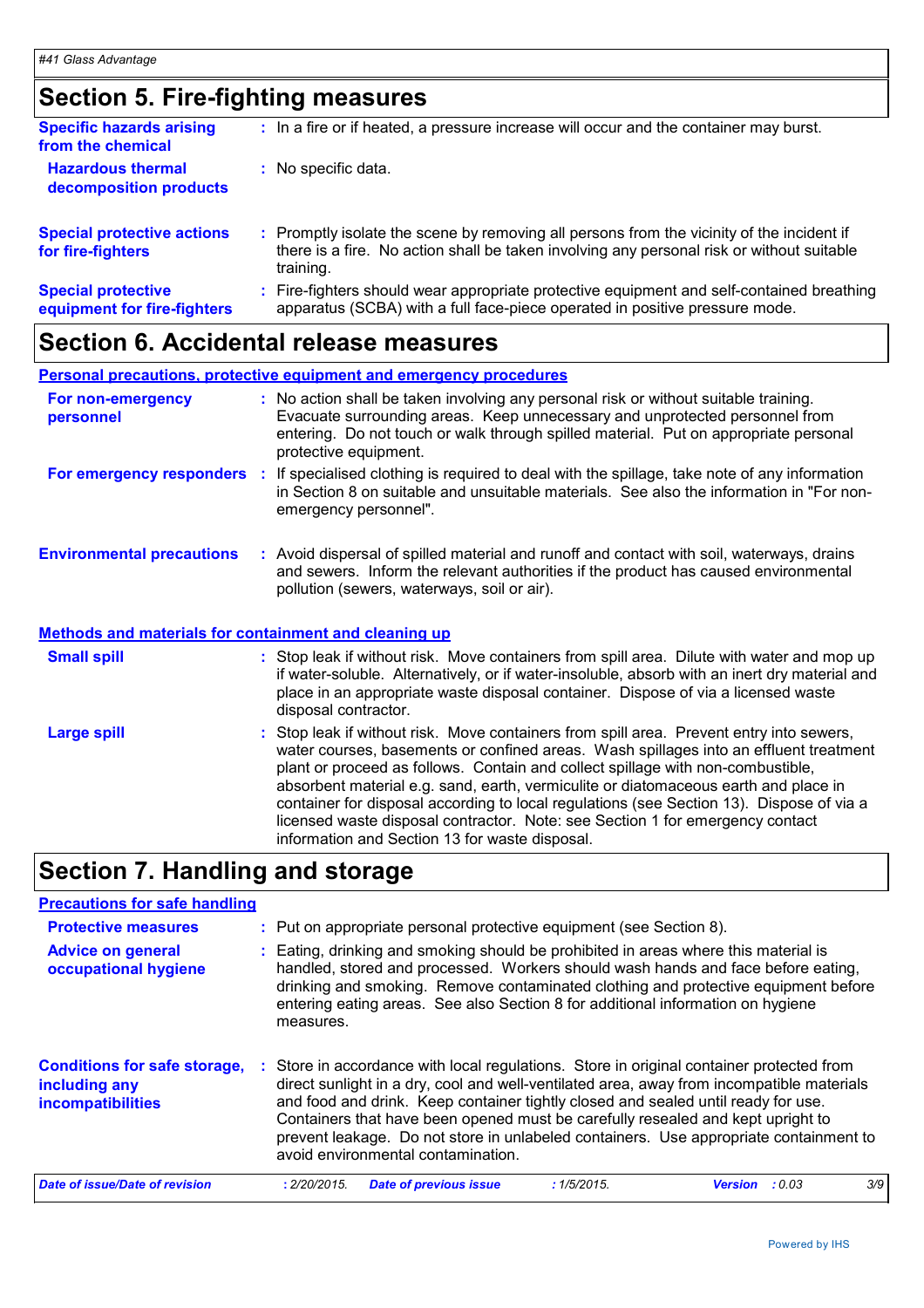# **Section 8. Exposure controls/personal protection**

### **Control parameters**

### **Occupational exposure limits**

None.

| <b>Appropriate engineering</b><br><b>controls</b> |    | : Good general ventilation should be sufficient to control worker exposure to airborne<br>contaminants.                                                                                                                                                                                                                                                                                           |
|---------------------------------------------------|----|---------------------------------------------------------------------------------------------------------------------------------------------------------------------------------------------------------------------------------------------------------------------------------------------------------------------------------------------------------------------------------------------------|
| <b>Environmental exposure</b><br><b>controls</b>  |    | : Emissions from ventilation or work process equipment should be checked to ensure<br>they comply with the requirements of environmental protection legislation. In some<br>cases, fume scrubbers, filters or engineering modifications to the process equipment<br>will be necessary to reduce emissions to acceptable levels.                                                                   |
| <b>Individual protection measures</b>             |    |                                                                                                                                                                                                                                                                                                                                                                                                   |
| <b>Hygiene measures</b>                           |    | : Wash hands, forearms and face thoroughly after handling chemical products, before<br>eating, smoking and using the lavatory and at the end of the working period.<br>Appropriate techniques should be used to remove potentially contaminated clothing.<br>Wash contaminated clothing before reusing. Ensure that eyewash stations and safety<br>showers are close to the workstation location. |
| <b>Eye/face protection</b>                        | ÷. | Safety eyewear complying with an approved standard should be used when a risk<br>assessment indicates this is necessary to avoid exposure to liquid splashes, mists,<br>gases or dusts. If contact is possible, the following protection should be worn, unless<br>the assessment indicates a higher degree of protection: safety glasses with side-<br>shields.                                  |
| <b>Skin protection</b>                            |    |                                                                                                                                                                                                                                                                                                                                                                                                   |
| <b>Hand protection</b>                            |    | : Chemical-resistant, impervious gloves complying with an approved standard should be<br>worn at all times when handling chemical products if a risk assessment indicates this is<br>necessary. If contact is possible, the following protection should be worn, unless the<br>assessment indicates a higher degree of protection: Chemical-resistant gloves.                                     |
| <b>Body protection</b>                            |    | : Personal protective equipment for the body should be selected based on the task being<br>performed and the risks involved and should be approved by a specialist before<br>handling this product.                                                                                                                                                                                               |
| <b>Other skin protection</b>                      |    | : Appropriate footwear and any additional skin protection measures should be selected<br>based on the task being performed and the risks involved and should be approved by a<br>specialist before handling this product.                                                                                                                                                                         |
| <b>Respiratory protection</b>                     |    | : Use a properly fitted, air-purifying or air-fed respirator complying with an approved<br>standard if a risk assessment indicates this is necessary. Respirator selection must be<br>based on known or anticipated exposure levels, the hazards of the product and the safe<br>working limits of the selected respirator.                                                                        |

# **Section 9. Physical and chemical properties**

| <b>Appearance</b>                |                                                                               |        |     |
|----------------------------------|-------------------------------------------------------------------------------|--------|-----|
| <b>Physical state</b>            | $:$ Liquid                                                                    |        |     |
| <b>Color</b>                     | : Blue (dye added)                                                            |        |     |
| <b>Odor</b>                      | : Bland (No fragrance added)                                                  |        |     |
| <b>Odor threshold</b>            | $:$ Not available                                                             |        |     |
| pH                               | $: 10.5$ to 11.5 [8.6 use dilution]                                           |        |     |
| <b>Melting point</b>             | : $0^{\circ}$ C (32 $^{\circ}$ F)                                             |        |     |
| <b>Boiling point</b>             | : $100^{\circ}$ C (212 $^{\circ}$ F)                                          |        |     |
| <b>Flash point</b>               | : Closed cup: $>93.334^{\circ}$ C ( $>200^{\circ}$ F)                         |        |     |
| <b>Evaporation rate</b>          | : Not available                                                               |        |     |
| <b>Flammability (solid, gas)</b> | : Not available                                                               |        |     |
| Date of issue/Date of revision   | : 2/20/2015.<br><b>Date of previous issue</b><br>:1/5/2015.<br><b>Version</b> | : 0.03 | 4/9 |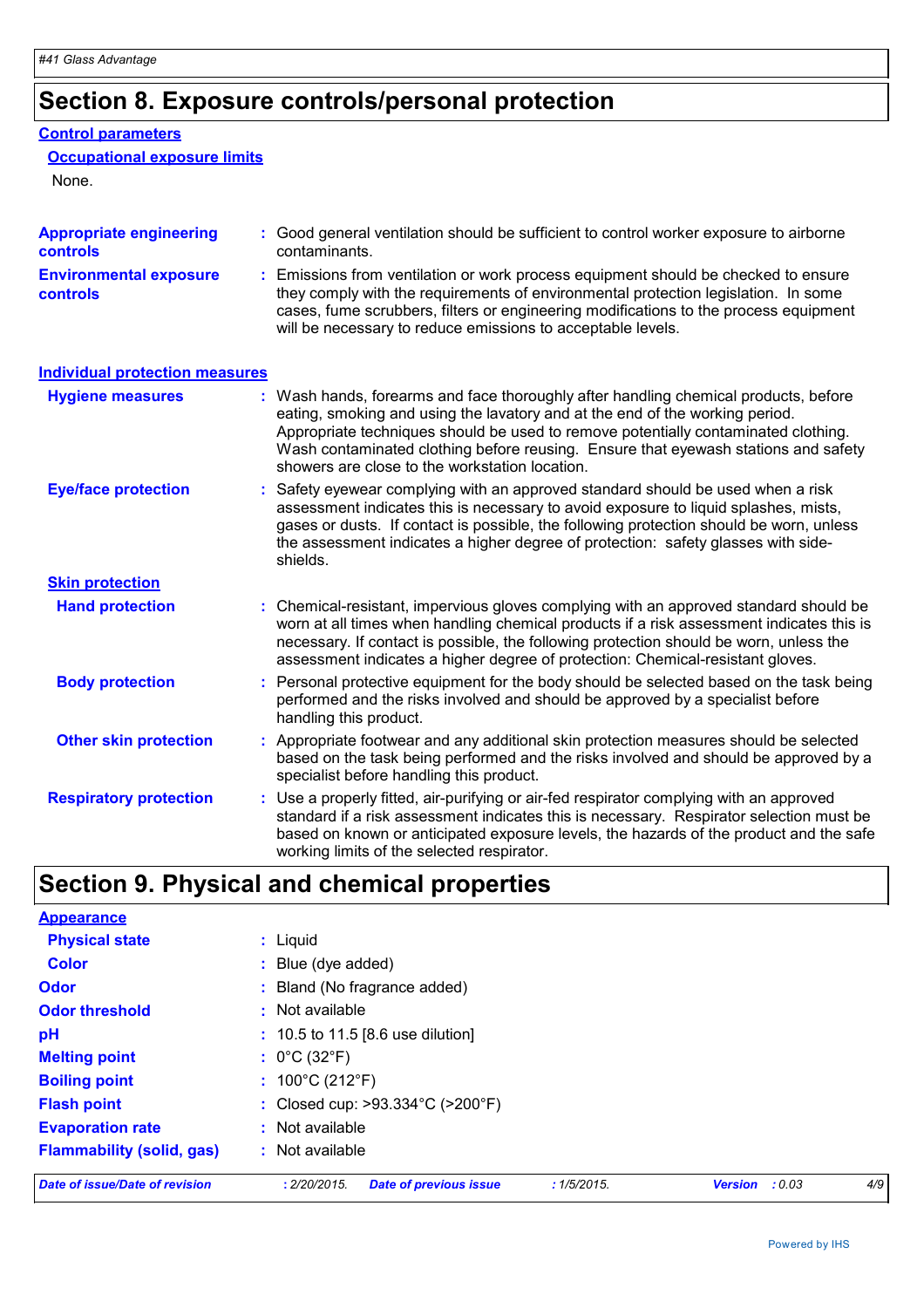# **Section 9. Physical and chemical properties**

| <b>Lower and upper explosive : Not available</b><br>(flammable) limits |                                           |
|------------------------------------------------------------------------|-------------------------------------------|
| <b>Vapor pressure</b>                                                  | $:$ <4 kPa (<30 mm Hg) [room temperature] |
| <b>Vapor density</b>                                                   | : $<$ 1 [Air = 1]                         |
| <b>Specific gravity</b>                                                | : $1.01$ g/cm <sup>3</sup>                |
| <b>Solubility</b>                                                      | $:$ Not available                         |
| <b>Partition coefficient: n-</b><br>octanol/water                      | $:$ Not available                         |
| <b>Auto-ignition temperature</b>                                       | $:$ Not available                         |
| <b>Viscosity</b>                                                       | $:$ Not available                         |
| <b>VOC content</b>                                                     | $: 0\%$                                   |

VOCs are calculated following the requirements under 40 CFR, Part 59, Subpart C for Consumer Products and Subpart D for Architectural Coatings.

### **Section 10. Stability and reactivity**

| <b>Reactivity</b>                                   | : No specific test data related to reactivity available for this product or its ingredients.            |
|-----------------------------------------------------|---------------------------------------------------------------------------------------------------------|
| <b>Chemical stability</b>                           | : The product is stable.                                                                                |
| <b>Possibility of hazardous</b><br><b>reactions</b> | : Under normal conditions of storage and use, hazardous reactions will not occur.                       |
| <b>Conditions to avoid</b>                          | : No specific data.                                                                                     |
| <b>Incompatible materials</b>                       | : No specific data.                                                                                     |
| <b>Hazardous decomposition</b><br>products          | Under normal conditions of storage and use, hazardous decomposition products should<br>not be produced. |

### **Section 11. Toxicological information**

### **Information on toxicological effects**

**Acute toxicity**

Not available.

#### **Irritation/Corrosion**

Not available.

### **Sensitization**

Not available.

#### **Mutagenicity**

Not available.

### **Carcinogenicity**

Not available.

### **Reproductive toxicity**

Not available.

#### **Teratogenicity**

| Date of issue/Date of revision |  |  |  |
|--------------------------------|--|--|--|
|                                |  |  |  |

*Date of issue/Date of revision* **:** *2/20/2015. Date of previous issue : 1/5/2015. Version : 0.03 5/9*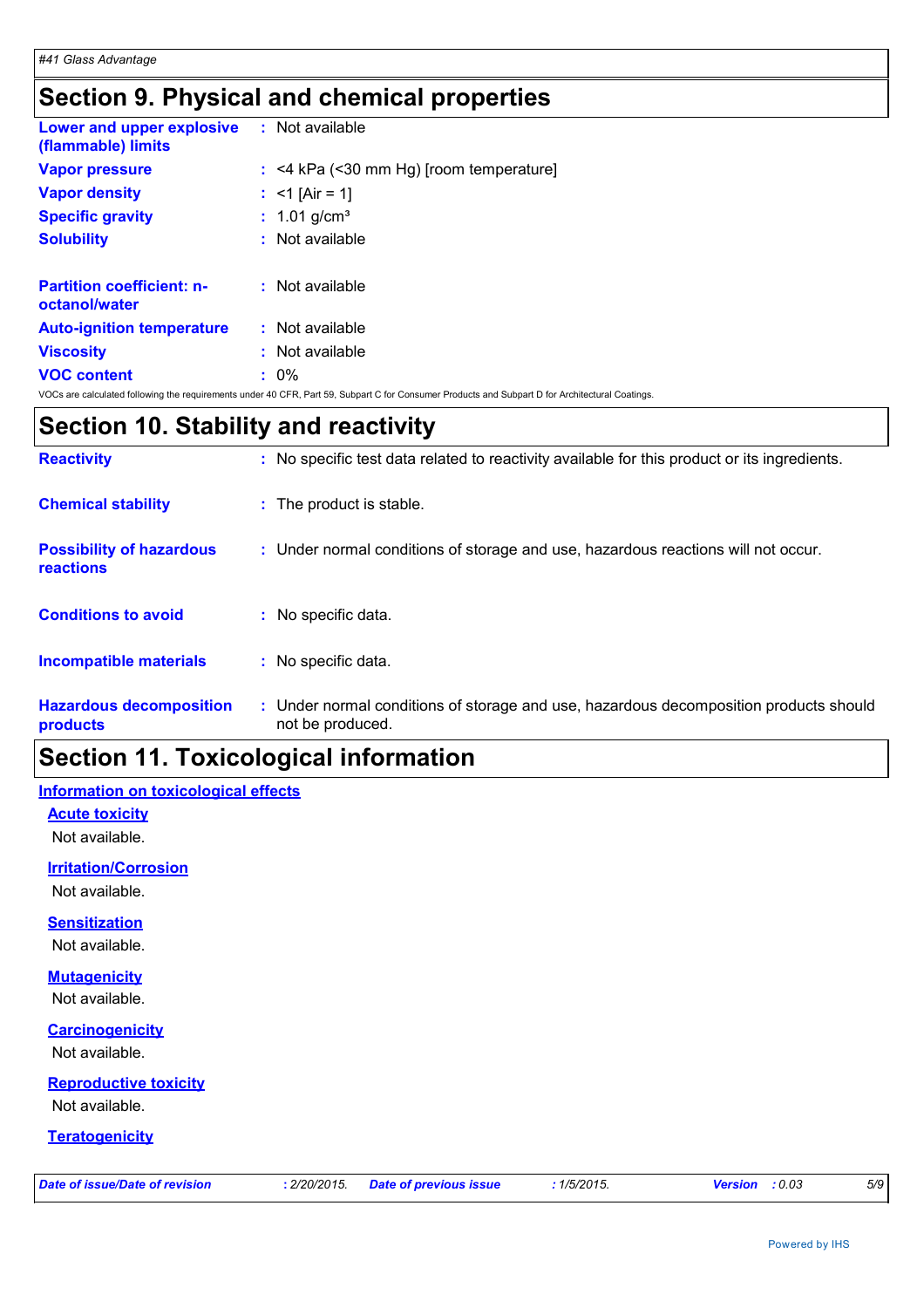# **Section 11. Toxicological information**

Not available.

| <b>Specific target organ toxicity (repeated exposure)</b><br>Not available. |                                                                                                               |  |
|-----------------------------------------------------------------------------|---------------------------------------------------------------------------------------------------------------|--|
| <b>Aspiration hazard</b><br>Not available.                                  |                                                                                                               |  |
| <b>Information on the likely</b><br>routes of exposure                      | : Not available                                                                                               |  |
| <b>Potential acute health effects</b>                                       |                                                                                                               |  |
| <b>Eye contact</b>                                                          | : No known significant effects or critical hazards.                                                           |  |
| <b>Inhalation</b>                                                           | : No known significant effects or critical hazards.                                                           |  |
| <b>Skin contact</b>                                                         | : No known significant effects or critical hazards.                                                           |  |
| <b>Ingestion</b>                                                            | : No known significant effects or critical hazards.                                                           |  |
|                                                                             | Symptoms related to the physical, chemical and toxicological characteristics                                  |  |
| <b>Eye contact</b>                                                          | : No specific data.                                                                                           |  |
| <b>Inhalation</b>                                                           |                                                                                                               |  |
|                                                                             | No specific data.                                                                                             |  |
| <b>Skin contact</b>                                                         | No specific data.                                                                                             |  |
| <b>Ingestion</b>                                                            | : No specific data.                                                                                           |  |
| <b>Short term exposure</b><br><b>Potential immediate</b><br>effects         | Delayed and immediate effects and also chronic effects from short and long term exposure<br>$:$ Not available |  |
| <b>Potential delayed effects</b>                                            | : Not available                                                                                               |  |
| <b>Long term exposure</b><br><b>Potential immediate</b><br>effects          | : Not available                                                                                               |  |
| <b>Potential delayed effects</b>                                            | : Not available                                                                                               |  |
| <b>Potential chronic health effects</b><br>Not available.                   |                                                                                                               |  |
| <b>General</b>                                                              | : No known significant effects or critical hazards.                                                           |  |
| <b>Carcinogenicity</b>                                                      | No known significant effects or critical hazards.<br>÷                                                        |  |
| <b>Mutagenicity</b>                                                         | No known significant effects or critical hazards.                                                             |  |
| <b>Teratogenicity</b>                                                       | No known significant effects or critical hazards.                                                             |  |
| <b>Developmental effects</b>                                                | No known significant effects or critical hazards.                                                             |  |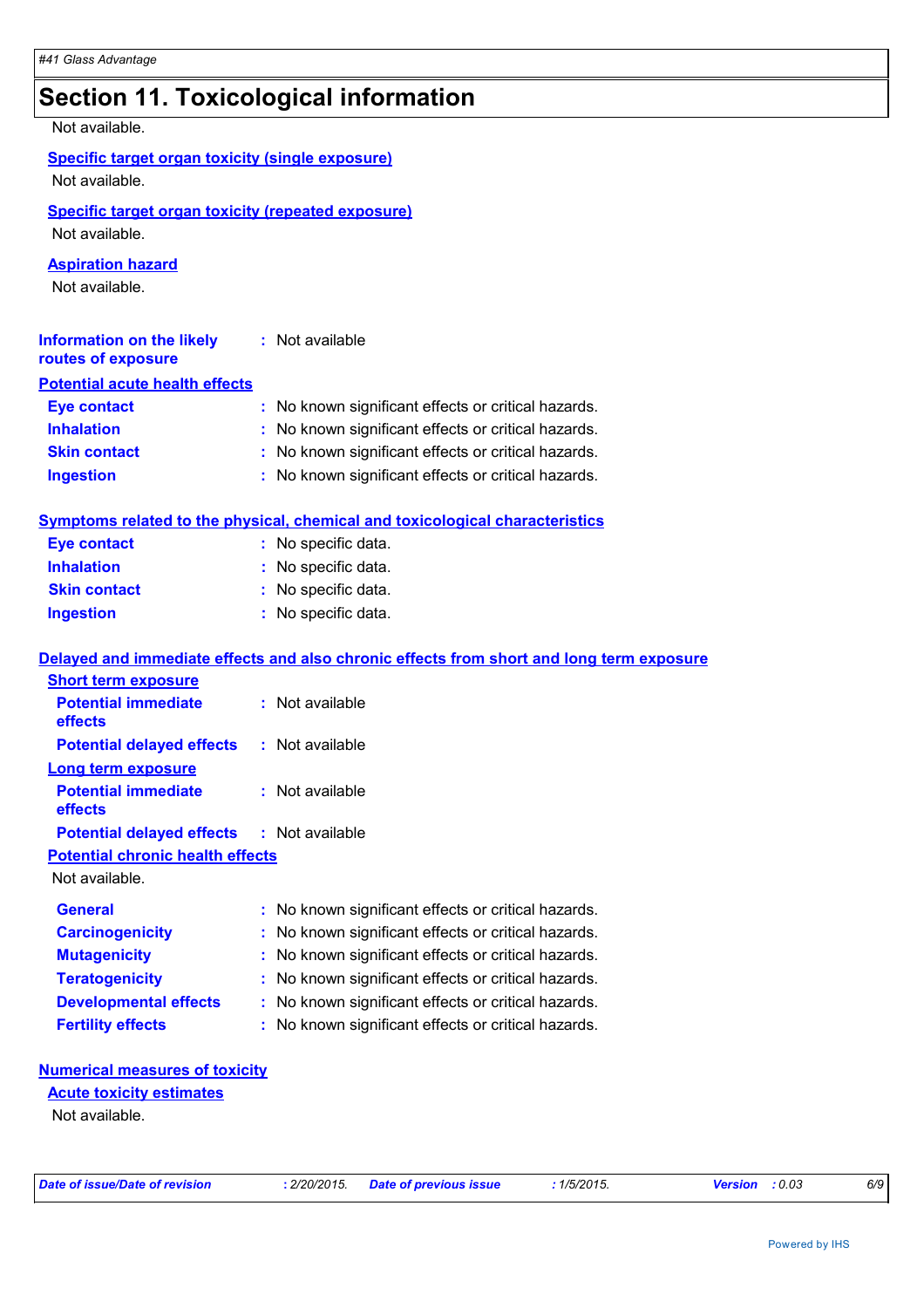# **Section 11. Toxicological information**

# **Section 12. Ecological information**

#### **Toxicity**

Not available.

#### **Persistence and degradability**

Not available.

### **Bioaccumulative potential**

Not available.

### **Mobility in soil**

| <b>Soil/water partition</b>    | : Not available |
|--------------------------------|-----------------|
| coefficient (K <sub>oc</sub> ) |                 |

### **Other adverse effects** : No known significant effects or critical hazards.

|                         | Section 13. Disposal considerations                                                                                                                                                                                                                                                                                                                                                                                                                                                                                                                                                                                                                                                                                                                                                                                                                                                                                        |
|-------------------------|----------------------------------------------------------------------------------------------------------------------------------------------------------------------------------------------------------------------------------------------------------------------------------------------------------------------------------------------------------------------------------------------------------------------------------------------------------------------------------------------------------------------------------------------------------------------------------------------------------------------------------------------------------------------------------------------------------------------------------------------------------------------------------------------------------------------------------------------------------------------------------------------------------------------------|
| <b>Disposal methods</b> | : The generation of waste should be avoided or minimized wherever possible. Disposal<br>of this product, solutions and any by-products should at all times comply with the<br>requirements of environmental protection and waste disposal legislation and any<br>regional local authority requirements. Dispose of surplus and non-recyclable products<br>via a licensed waste disposal contractor. Waste should not be disposed of untreated to<br>the sewer unless fully compliant with the requirements of all authorities with jurisdiction.<br>Waste packaging should be recycled. Incineration or landfill should only be considered<br>when recycling is not feasible. This material and its container must be disposed of in a<br>safe way. Empty containers or liners may retain some product residues. Avoid<br>dispersal of spilled material and runoff and contact with soil, waterways, drains and<br>sewers. |

### **Section 14. Transport information**

|                                      | <b>DOT Classification</b> | <b>IMDG</b>              | <b>IATA</b>   |
|--------------------------------------|---------------------------|--------------------------|---------------|
| <b>UN number</b>                     | Not regulated             | Not regulated            | Not regulated |
| <b>UN proper shipping</b><br>name    | $\overline{\phantom{a}}$  |                          |               |
| <b>Transport hazard</b><br>class(es) | $\overline{\phantom{a}}$  |                          | ۰             |
| <b>Packing group</b>                 | $\overline{\phantom{a}}$  | ٠                        | -             |
| <b>Environmental</b><br>hazards      | No.                       | No.                      | No.           |
| <b>Additional</b><br>information     | $\overline{\phantom{0}}$  | $\overline{\phantom{0}}$ | ۰             |

| Date of issue/Date of revision<br>: 2/20/2015 Date of previous issue<br>$1/5/2015$ .<br><b>Version</b> : 0.03 |  |  |  |  |  |  |
|---------------------------------------------------------------------------------------------------------------|--|--|--|--|--|--|
|---------------------------------------------------------------------------------------------------------------|--|--|--|--|--|--|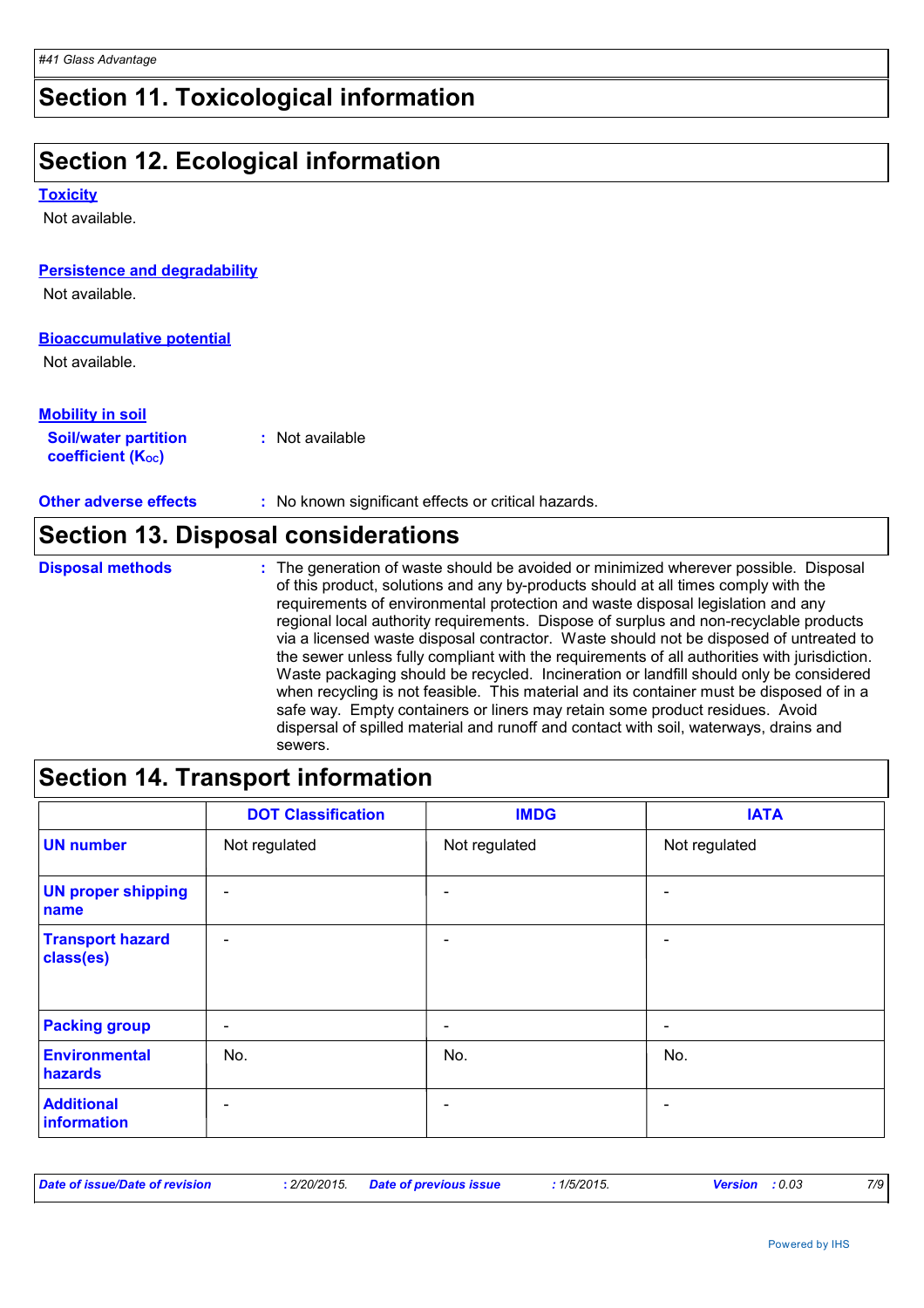### **Section 14. Transport information**

|                                                                                       |    | Special precautions for user : Transport within user's premises: always transport in closed containers that are<br>upright and secure. Ensure that persons transporting the product know what to do in the<br>event of an accident or spillage. |
|---------------------------------------------------------------------------------------|----|-------------------------------------------------------------------------------------------------------------------------------------------------------------------------------------------------------------------------------------------------|
| <b>Transport in bulk according</b><br>to Annex II of MARPOL<br>73/78 and the IBC Code |    | : Not available.                                                                                                                                                                                                                                |
| Section 15. Regulatory information                                                    |    |                                                                                                                                                                                                                                                 |
| <b>U.S. Federal regulations</b>                                                       |    | : United States inventory (TSCA 8b): All components are listed or exempted.                                                                                                                                                                     |
| <b>Clean Air Act Section 112</b><br>(b) Hazardous Air<br><b>Pollutants (HAPS)</b>     | ÷. | Not listed                                                                                                                                                                                                                                      |

#### **SARA 311/312**

**Classification :** Not applicable

#### **Composition/information on ingredients**

No products were found.

#### **State regulations**

**International regulations**

**Canada inventory :** All components are listed or exempted.

### **Section 16. Other information**

### **Hazardous Material Information System (U.S.A.)**



**Caution: HMIS® ratings are based on a 0-4 rating scale, with 0 representing minimal hazards or risks, and 4 representing significant hazards or risks Although HMIS® ratings are not required on SDSs under 29 CFR 1910. 1200, the preparer may choose to provide them. HMIS® ratings are to be used with a fully implemented HMIS® program. HMIS® is a registered mark of the National Paint & Coatings Association (NPCA). HMIS® materials may be purchased exclusively from J. J. Keller (800) 327-6868.**

**The customer is responsible for determining the PPE code for this material.**

#### **National Fire Protection Association (U.S.A.)**



**Reprinted with permission from NFPA 704-2001, Identification of the Hazards of Materials for Emergency Response Copyright ©1997, National Fire Protection Association, Quincy, MA 02269. This reprinted material is not the complete and official position of the National Fire Protection Association, on the referenced subject which is represented only by the standard in its entirety.**

| Date of issue/Date of revision | : 2/20/2015 Date of previous issue | 1/5/2015. | <b>Version</b> : 0.03 |  | 8/9 |
|--------------------------------|------------------------------------|-----------|-----------------------|--|-----|
|--------------------------------|------------------------------------|-----------|-----------------------|--|-----|